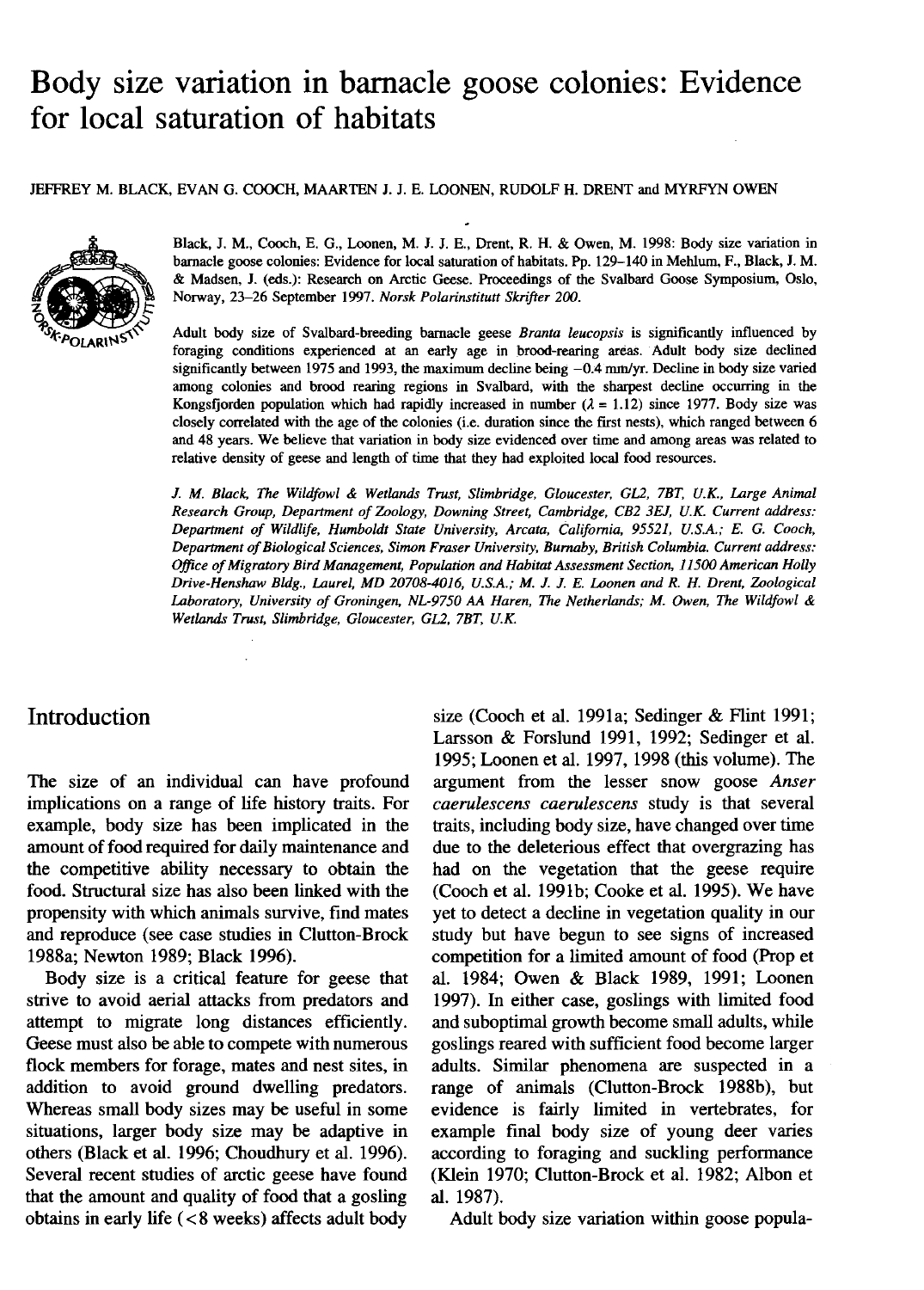tions has been recorded in several recent studies. However, in most cases it has been difficult to account for the effects of temporal and spatial variation (for example over time: Cooch et al. 1991a, b; Larsson & Forslund 1991, 1992; Loonen et al. 1997, and in different locations or of different origins: Owen & Black 1989; Aubin et al. 1993). Studies that attribute the change in final body size to time-related events have been unable to check whether the phenomenon is common across sites, and those that attribute variation to differences in sites have not been able to rule out temporal effects. It is probable, however, that both temporal and spatial variation in growth on the breeding grounds (which influences final adult body size) will have a nontrivial impact on population dynamics, for example mate choice and differential reproductive success: sensu Cooch et al.  $(1993)$ .

In this paper we examine data from six barnacle goose Branta leucopsis colonies on Svalbard with respect to temporal *and* spatial scale. We argue that differences in adult body size are linked to the length of time that an increasing number of geese have put increasing pressure on the food resources, i.e. density limitation on goose food.

# Methods and procedures

### The population

In the 1940s, the barnacle goose population in Svalbard declined to only 300 individuals. The population responded to a series of conservation and management initiatives in the wintering and breeding grounds with an increase of 7.8% per year since 1960 (Pettifor et al. 1998, this volume). In the 1990s, the population reached unprecedented levels (23,000 individuals in 1996), and the geese expanded their range in the wintering haunts on the Solway Firth, in northern Britain, and on staging areas in Norway (Owen et al. 1987; Black et al. 1991; Prop et al. 1998). The number of colonies in Svalbard has also increased to more than 35, mainly on the western coast of Spitsbergen between 77° and 80°N (Prestrud et al. 1989). The population is probably larger now than in the past (Black 1998a). As a result of the increase in numbers, we have recorded changes in several demographic parameters, including an increased age of first breeding, a large increase in the nonbreeder contingent, a decrease in many reproductive parameters, and an increase in gosling and adult mortality during autumn migration (Prop et al. 1984; Owen & Black 1989, 1991; Pettifor et al. 1998, this volume). We believe that many of these changes are directly related to a decline in food availability, either because of vegetation depletion due to intensive goose grazing (sensu Williams et al. 1993) or because of reduced access to food due to increased competition (Prop et al. 1984; Owen & Black 1989).

## Study sites

Thirteen expeditions to Svalbard were made since 1973 in order to capture and measure the geese prior to fitting individually-engraved, plastic leg rings. Seven regions with major colonies were revisited in different years and two were visited regularly, Nordenskiöldkysten between 1977 and 1995 and Kongsfjorden from 1989 to 1995 (Fig. 1). We assume that colony age, as calculated from the discovery date, provides a useful variable for linking bird numbers to final body size and to the quantity of food available to goslings. Although these sites may have been used by small numbers of geese centuries before their discovery, some of the discovery dates indicate a relative colony age that is closely correlated with bird density in each area (Prestrud et al. 1989, see below).

Nordenskiöldkysten was split into three stretches of coastline, each with its own island colonies: St. Hansholmane in the north, Diabasøya in the middle, and Reiniusøyane in the south (Owen et al. 1978). The vast majority of geese remained loyal to one of these island colonies over a five-year period; only 5 of 120 pairs changed sites (Prop et al. 1984, also see Black 1998b). The northern Nordenskiöldkysten colony (St. Hansholmane) was established in 1963, the middle colony (Diabasøy) in 1968, and the southern colony (Reiniusøyane) in about 1975. The first nest in the (Kongsfjorden colony was established in 1980, although a non-breeding flock used the area since at least 1977 (P. Prestrud, pers. comm).

## Measurements

Measurements were made during banding expeditions on Svalbard during the annual adult feather moult. Although development of body mass in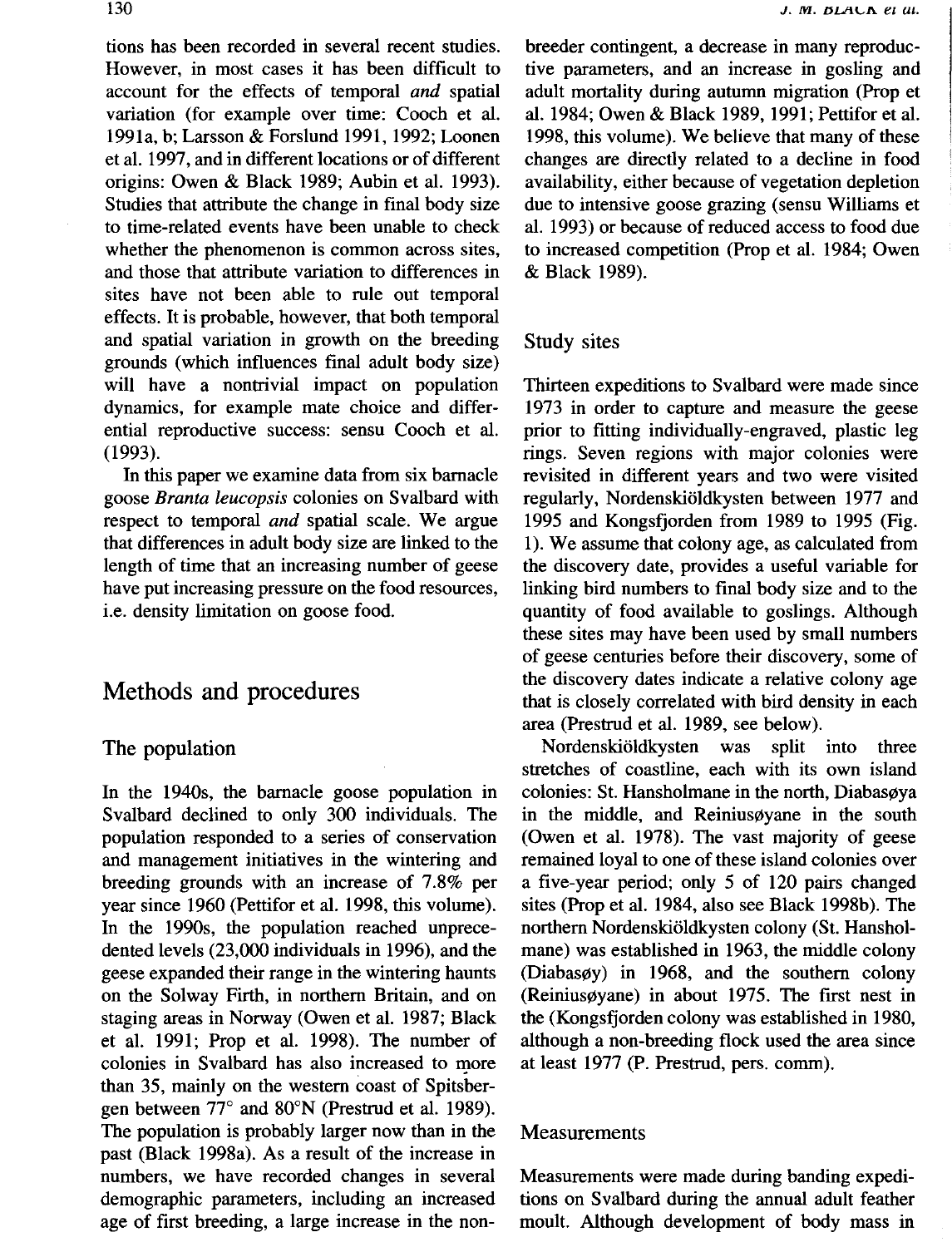

Fig. 1. Map showing the study colonies and brood rearing areas on Spitsbergen, Svalbard.

goslings is known to be more sensitive to variations in early growth conditions than skeletal characters (see for example Cooch et al. 1991b, 1996), adult body mass measured at ringing is much affected by breeding status (Owen & Ogilvie 1979; Choudhury et al. 1992). Many ringing campaigns were significantly biased with respect to breeding status. Thus, we restricted our analyses to head and tarsus length ('tarsus bone' - Dzubin & Cooch 1992; both characters measured to the nearest 0.1 mm). We used the mean of measurements made for each individual in the sample in different years to minimise effects of measurement error. This is valid since barnacle geese do not grow significantly after the first year (Owen & Ogilvie 1979).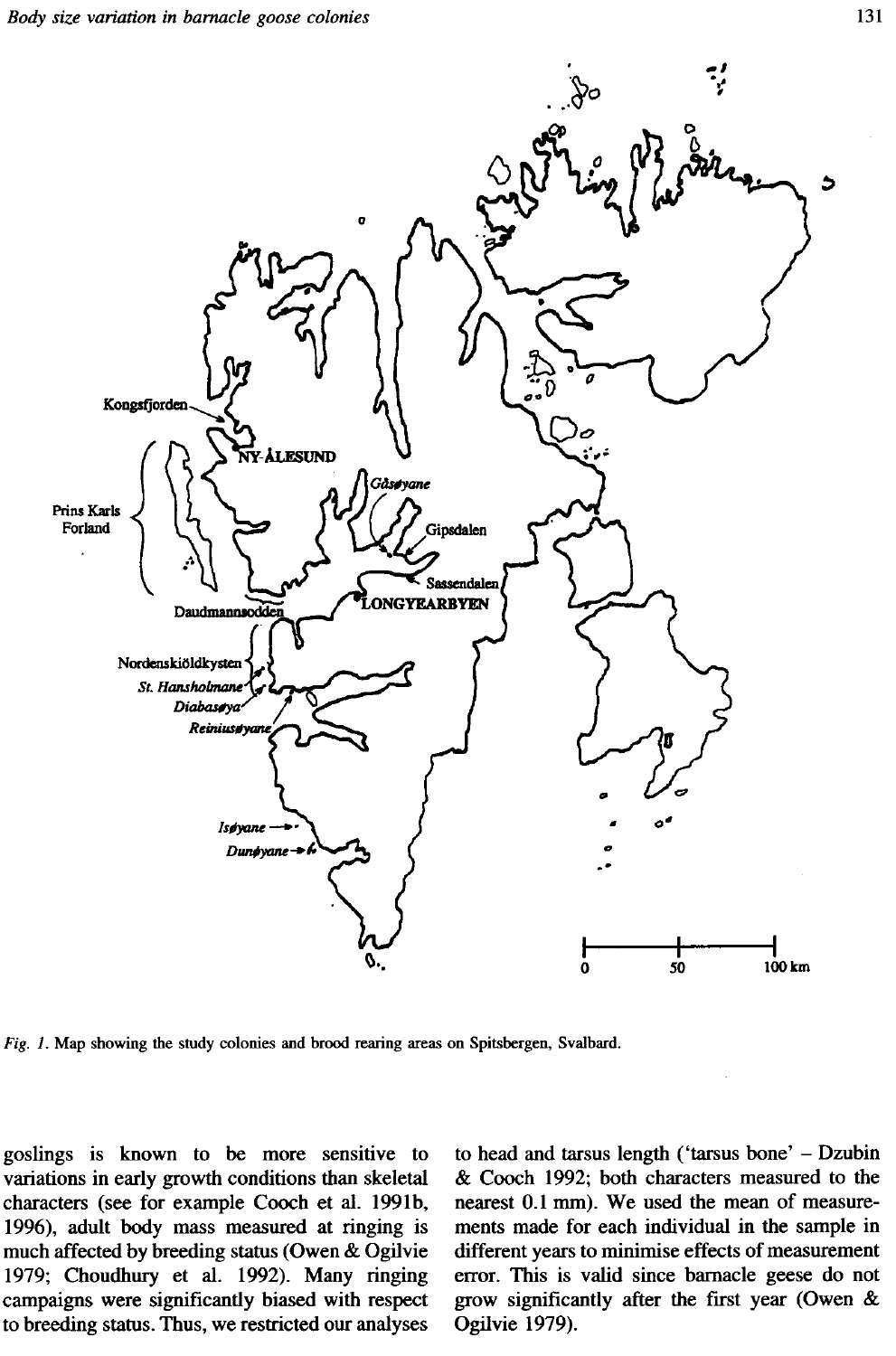## Statistical approach

We used multivariate analysis of variance (MAN-COVA) approaches to test for overall differences among cohorts in structural size (head and tarsus length). We controlled for variation due to sexual size dimorphism by including sex as classification factor in all analyses (sensu Cooch et al. 1996). While MANCOVA is robust for estimating the significance of overall differences in size, previous studies of body size variation in this and other goose species have shown that different characters may show different responses to changes in growth conditions (e.g., Larsson & Forslund 1991; Cooch et al. 1991a, b, 1996). Thus, we also analysed variation in tarsus and head length separately, using univariate procedures.

Since the colonies were initiated at different years and their rate of expansion varied, we expected spatial differences that corresponded to the history of these events (sensu Cooch et al. 1993). We examined this by comparing the pattern of body size variation in two colonies over the same study period. We also compared size data for all colonies, adjusted for colony age (see below).

## Assigning natal colony

The absolute assignment of adults to a specific natal colony is only possible for birds ringed as young. Using a very large sample of ringed goslings, Cooke et al. (1975) showed that lesser snow geese have a strong female philopatry to the natal colony, whereas males do not. In this population of barnacle geese both sexes are highly philopatric, although males changed sites more often than females (Black 1998b, this volume; Loonen et al. 1998, this volume). Birds encountered at more than one colony  $\left( < 5\% \right)$  of the total sample) were assigned to the colony at which they were measured for the first time.

## Assigning age (Cohort)

Birth-year of birds ringed as goslings and yearlings (and therefore birth-cohort) was determined precisely. Birds marked as adults were assigned a minimum age of two years (and thus a birth-cohort of year-2). The earliest age of first-breeding in barnacle geese is two years. However, there are

some potential problems with this approach. The probability of not capturing a bird during ringing is proportional to the proportion of the total population sampled. Some birds will generally be missed over one or more ringing occasions. For such birds, the minimum age estimate of two years will be negatively biased with respect to their true ages. This is potentially of concern in growing populations, where a constant ringing effort means a decline in sampling fraction over time (i.e., increasing bias in assigned age). The Svalbard barnacle goose population grew significantly over the course of this study (Black 1998a). An increasingly negative bias in assigned ages will reduce the estimated slope of the relation between body size and cohort. In our data, only 34% of the adult sample is of known age (based on proportion of birds ringed as goslings or yearlings). Thus, the results of some of our analyses may be subject to slightly increased Type I error (at the  $\alpha = 0.05$ level).

Analysis was restricted to two primary colonies for which adequate data existed to examine temporal trends in body size. These two colonies comprised  $83\%$  of the total sample  $(2,826)$  of 3,406 total individuals). Sample sizes for some cohortcolony combinations were very small. To minimise the effects of these sparse cells in factorial analyses, we eliminated data from samples with fewer than ten individuals. For analyses where cohort was included as a linear covariate, all available data were used.

# **Results**

## Within-colony variation (temporal scale)

When the sexes were pooled, there was a highly significant long-term decline in structural size for both the Nordenskiöldkysten (MANCOVA  $F_{2,2178} = 7.10$ ,  $P < 0.001$ ) and Kongsfjorden colonies (MANCOVA  $F_{2,634} = 18.82$ ,  $P < 0.001$ ) (see Fig. 2 for ANCOVA results on head and tarsus).

There was no overall difference in slopes between males and females for both the Nordenskiöldkysten (MANCOVA  $F_{2,2177} = 2.02$ , P = 0.133) and Kongsfjorden colonies (MANCOVA  $F_{2,2633} = 1.07$ , P = 0.345). However, when head and tarsus were considered independently, there was some indication that the decline in head length in Nordenskiöldkysten females was more rapid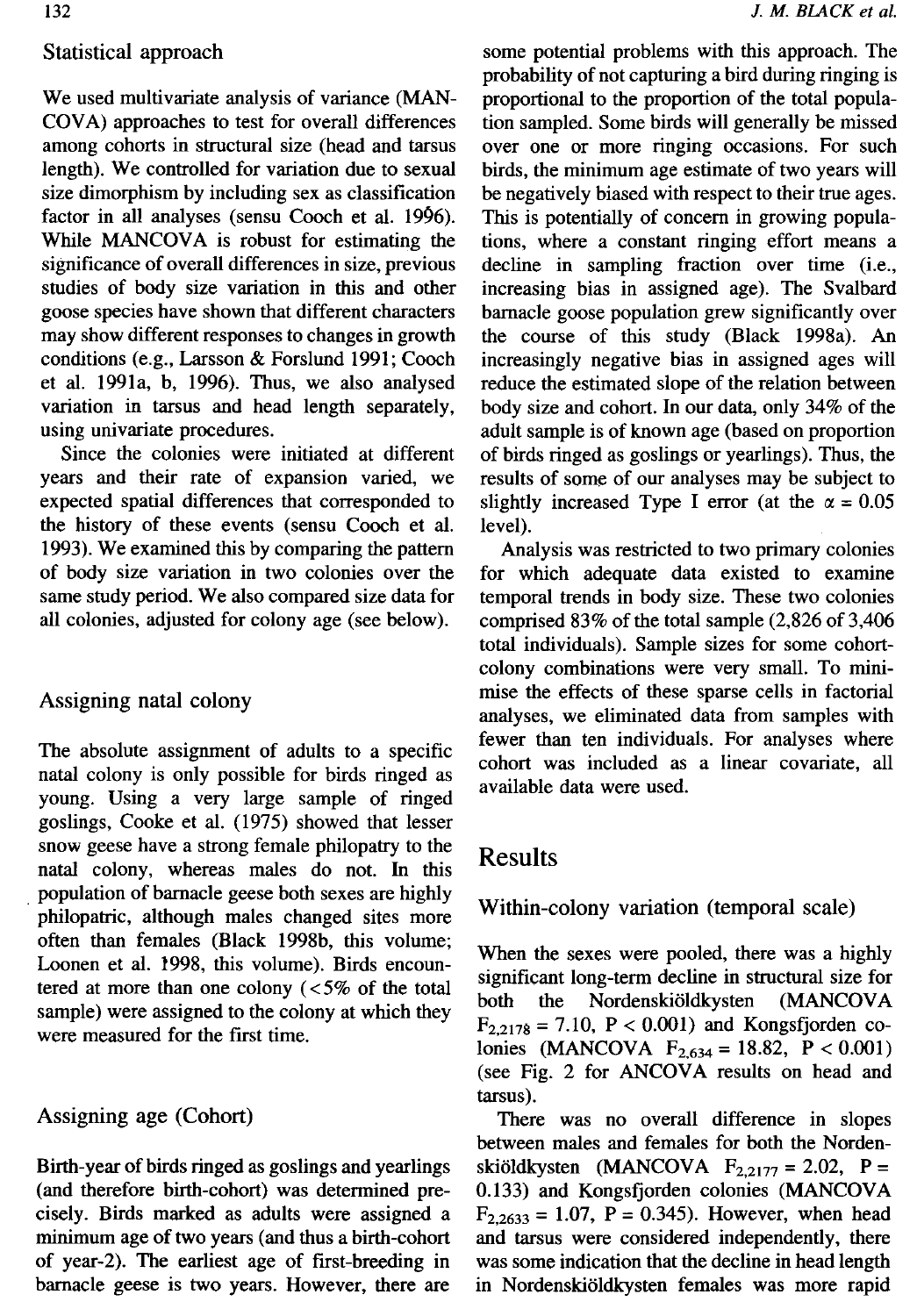

Fig. 2. Variation in head and tarsus measures over several cohorts for birds living in two localities. There was a highly significant long-term decline in head for both the Nordenskiöldkysten (ANCOVA  $F_{1,2179} = 13.76$ ,  $P < 0.001$ ) and Kongsfjorden colonies (ANCOVA F<sub>1,635</sub> = 34.92, P < 0.001) and in tarsus for both the Nordenskiöldkysten (ANCOVA F<sub>1,2179</sub> = 6.83, P = 0.009) and Kongsfjorden colonies (ANCOVA  $F_{1,635} = 18.42$ , P < 0.001). Males (squares), females (dets).



Fig. 3. Number of geese (including breeders and non-breeders) and population growth (given as  $\lambda$ values) for three Nordenskiöldkysten sub-colonies and the Kongsfjorden area. We calculated values for missing years using a simple linear interpolation (excluding the spurious value for the south in 1977) and calculated lambda  $(\lambda)$  with the following formula:  $ln(\lambda) = (ln(NT) - ln(N1))/$  $(T - 1)$ , where ln is log number, N is population size, T is range of years.

The northern Nordenskiöldkysten colony (St. Hansholmane) was established in 1963, the middle colony (Diabasøya) in 1968 and the southern colony (Reiniusøyane) in about 1975. The first nest in the Kongsfjorden colony was established in 1980, although a nonbreeding flock used the area since at least 1977. (Black 1998, this volume).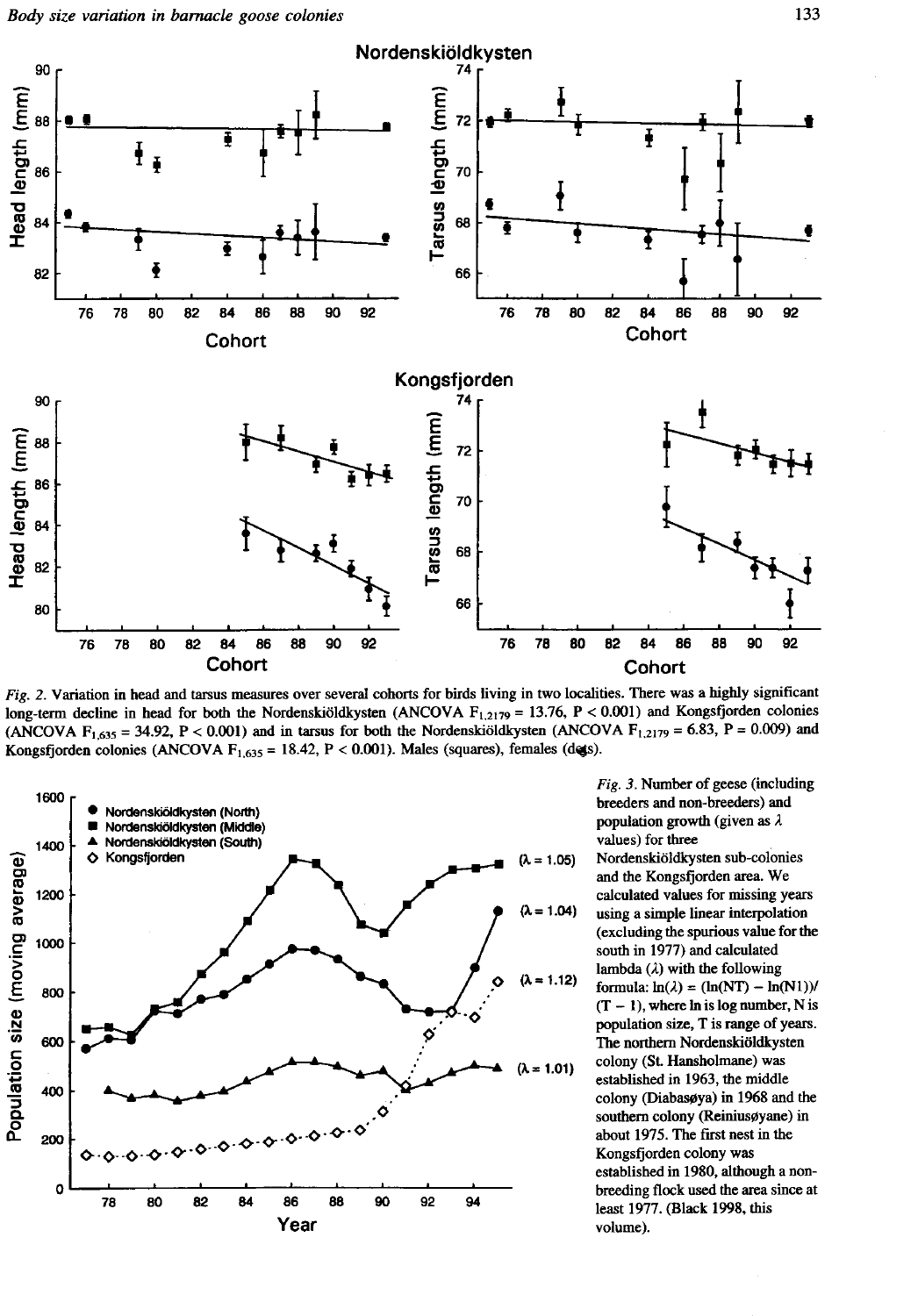than in males (ANCOV  $F_{1,2178} = 3.68$  $P = 0.055$ ).

## Between colony variation (spatial scale)

We compared the relative magnitude of the decline in structural size of birds from different areas in several ways. The establishing dates, i.e. the age of the colonies, and the rate of population growth differed slightly for the Nordenskioldkysten colonies (Fig. 3). We predicted that any changes in body size over time should be related to these colony age and growth differences. Pooling the sexes and using an ordered linear contrast, we tested whether or not the rate of the decline within three sub-colonies on Nordenskiöldkysten corresponded to their relative ages. Although tarsus was clearly nearer to significance than head length, the overall difference between sub-colonies in the relationship between cohort and sex was not significant (MANCOVA  $F_{6,4346} = 1.160,$ <br>( $F_{3,2174} = 2.25,$  $P = 0.227$ : for tarsus alone  $P = 0.081$ ) and for head alone  $(F_{3,2714} = 1.29)$ ,  $P = 0.275$ ). With increasing colony age, there was a significant increase in the rate of the decline in structural size  $(F_{4,3196} = 8.98, P < 0.001)$ .

A comparison of slopes indicated the change in body sizes of the three sub-colonies without pooling the sexes (Fig. 4). The comparison showed that body size became increasingly smaller from south (young colony with a small rate of population growth  $\lambda$ ) to north (older colony with a larger  $\lambda$ ) (Table 1). For the southern and middle colonies, the slopes themselves were not significant, but, based on a series of paired comparisons, there was a trend from south to north (Table 1). This was the case for both sexes regarding head length measures and for females regarding tarsus measurements.

The age of the colony is only one possible factor that contributes to the spatial differences in body size. Colonies may be of similar age, but because of differences in habitat or number of birds among the colonies, the relative food abundance may differ significantly. This is clearly seen by comparing data from the 'south' and 'middle' sub-colonies at Nordenskioldkysten with data from the Kongsfjorden colony, over the same range of calendar years (cohorts 1985-1993). Pooling the sexes revealed a highly significant difference between the two regions in the pattern

Table 1. Comparison of the change in body size mm/yr (the slopes) between the three Nordenskioldkysten colonies. The upper panel indicates the slopes and SE and the lower panel provides are significant:  $P < 0.05$ Acterisks indicates slopes that comparisons naired ANCOVA results of

| <b>Company of the company of the company of the company of the company of the company of the company of the company of the company of the company of the company of the company of the company of the company of the company of </b> | security and the contract of the contract of the contract of the contract of the contract of the contract of the contract of the contract of the contract of the contract of the contract of the contract of the contract of t |                                                                                                                                                  |                                                                                                                                                  |                                                                                                                                                                  |
|--------------------------------------------------------------------------------------------------------------------------------------------------------------------------------------------------------------------------------------|--------------------------------------------------------------------------------------------------------------------------------------------------------------------------------------------------------------------------------|--------------------------------------------------------------------------------------------------------------------------------------------------|--------------------------------------------------------------------------------------------------------------------------------------------------|------------------------------------------------------------------------------------------------------------------------------------------------------------------|
|                                                                                                                                                                                                                                      |                                                                                                                                                                                                                                | Head length                                                                                                                                      |                                                                                                                                                  | Tarsus length                                                                                                                                                    |
| Colony                                                                                                                                                                                                                               | male                                                                                                                                                                                                                           | female                                                                                                                                           | male                                                                                                                                             | female                                                                                                                                                           |
| Reiniusøyane<br>South:                                                                                                                                                                                                               | 0.00004(0.031)                                                                                                                                                                                                                 | 0.059 (0.032)                                                                                                                                    | $-0.28(0.042)$                                                                                                                                   | 0.043 (0.043)                                                                                                                                                    |
| Diabasøya<br>Middle:                                                                                                                                                                                                                 | $-0.003(0.013)$                                                                                                                                                                                                                | $-0.012(0.014)$                                                                                                                                  | 0.014 (0.017)                                                                                                                                    | 0.007 (0.018)                                                                                                                                                    |
| St. Hansholmane<br>North:                                                                                                                                                                                                            | $-0.166*(0.052)$                                                                                                                                                                                                               | $-0.389* (0.060)$                                                                                                                                | $-0.002(0.068)$                                                                                                                                  | $-0.267*$ (0.078)                                                                                                                                                |
| Paired comparisons                                                                                                                                                                                                                   |                                                                                                                                                                                                                                |                                                                                                                                                  |                                                                                                                                                  |                                                                                                                                                                  |
| South vs middle<br>Middle vs north<br>South vs north<br>Overall                                                                                                                                                                      | $F_{1,1263} = 12.07, P < 0.001$<br>$F_{1,1263} = 23.15, P < 0.001$<br>$F_{1,1263} = 12.58$ , $P < 0.001$<br>$F_{1,1263} = 0.01$ , $P = 0.903$                                                                                  | $F_{1,1255} = 41.66$ , $P < 0.001$<br>$F_{1,1255} = 27.26$ , $P < 0.001$<br>$F_{1,1255} = 4.41$ , $P = 0.036$<br>$F_{1,1255} = 43.21, P < 0.001$ | $F_{1,1088} = 0.79$ , $P = 0.374$<br>$F_{1,1088} = 0.11$ , $P = 0.743$<br>$F_{1,1088} = 0.06$ , $P = 0.814$<br>$F_{1,1088} = 0.41$ , $P = 0.666$ | $\begin{array}{l} \rm F_{1,1085}=0.63,\ P=0.428\\ \rm F_{1,1085}=14.63,\ P<0.001\\ \rm F_{1,1085}=14.53,\ P<0.428 \end{array}$<br>$F_{1,1085} = 7.95, P < 0.001$ |
|                                                                                                                                                                                                                                      |                                                                                                                                                                                                                                |                                                                                                                                                  |                                                                                                                                                  |                                                                                                                                                                  |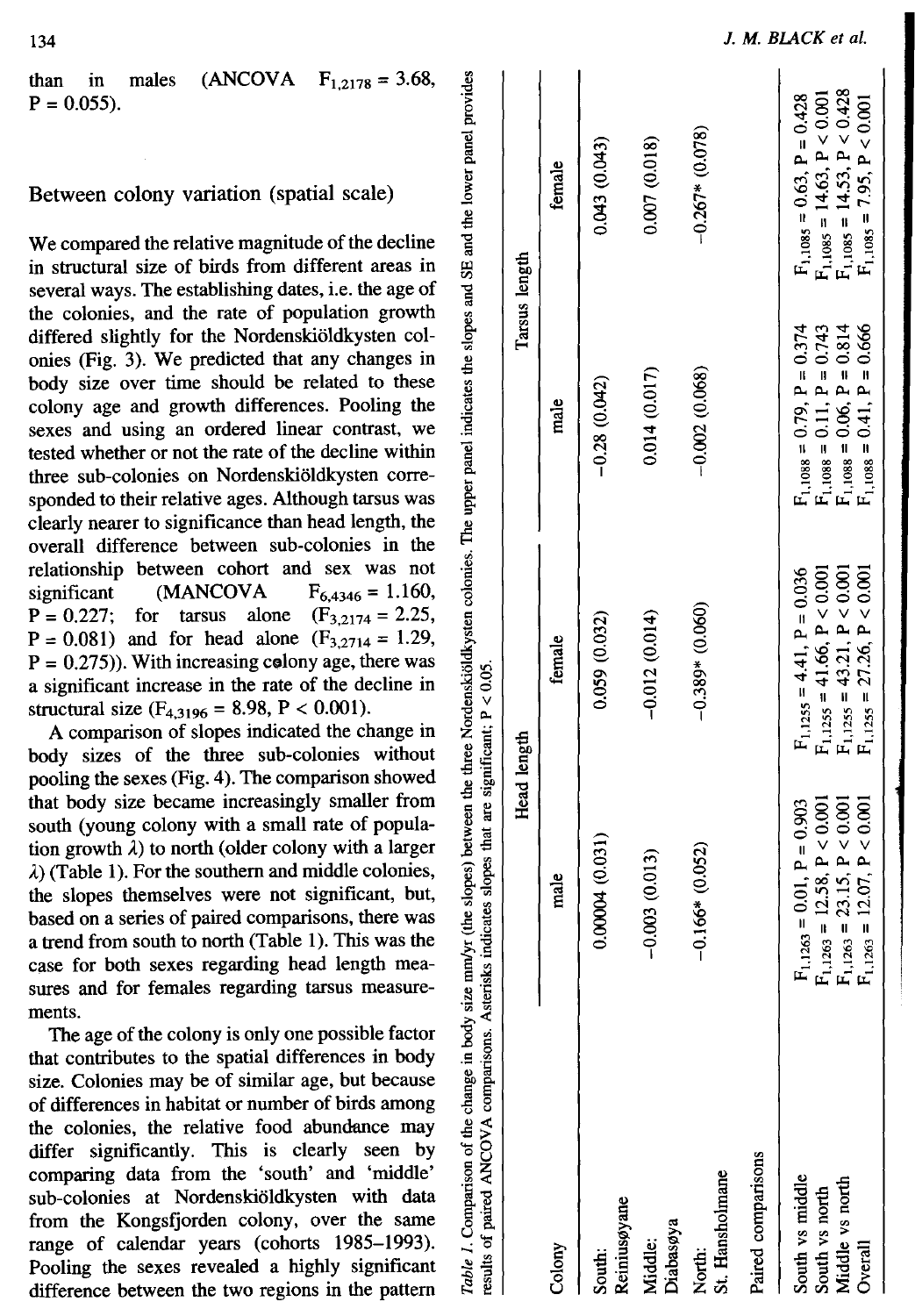variation in body size over cohorts of  $(F_{2.1443} = 16.80, P < 0.001)$ ; within Nordenskiöldkysten, over this range of cohorts, there was no significant change in structural size over time. However, at the Kongsfjorden colony, body size declined more markedly over time (Fig. 2).

Cooch et al. (1991a,b, 1996) showed a significant variation among lesser snow goose skeletal characters in response to variation in growth conditions. They concluded that culmen length, which corresponds to head length, showed greater developmental plasticity than did tarsus length. If the same general relationship holds for barnacle geese, we predict that the pattern of variation in head length among sub-colonies should be greater than that observed for tarsus length. ANCOVA, comparing the rate of decline in each character over cohort, supported this prediction. There was highly significant variation in head length among sub-colonies in Norden. skiöldkysten in the rate of decline ( $F_{2,1944} = 17.69$ ,  $P < 0.001$ ), while there was no detectable difference in tarsus length among sub-colonies  $(F_{2.1600} = 1.69, P = 0.184).$ 

The detection of this sub-colony variation indicates that it is worth controlling for differences in colony age when comparisons are being made in changes in body size. Direct comparisons among spatially distinct sub-groups according to calendar year of birth (cohort) may be difficult to interpret unless the age of the sub-groups, relative to age of the colony as a whole, is known.

As such, it may be possible to broadly contrast all colonies in our sample simultaneously by scaling cohort relative to the year of origin of the colony (Table 2) rather than scaling to the absolute colony year. For example, the Kongsfjorden colony and its associated brood rearing area near the village of Ny-Alesund originated in 1980, based on discovery of the first nest (Fig. 1). Thus, we can scale cohorts relative to this date using the transform: relative cohort = calendar cohort colony origin year. Adults from the 1990 cohort of the Kongsfjorden colony would thereby be rescaled to relative cohort 10. Upon application of this transformation to all colonies, we found a significant decline in structural size with increased colony age (Fig. 5). These over-all colony findings are consistent with the preceding comparison among sub-colonies at Nordenskiöldkysten (Fig. 4).

| Table 2. Statistics for seven barnacle goose                        |                    |                        |                                                                                         |                                                                              | colonies on Svalbard. Measurements in mm. Measurements are given in mm. Values in parentheses are SE.                                                     |                                                                              |                              |
|---------------------------------------------------------------------|--------------------|------------------------|-----------------------------------------------------------------------------------------|------------------------------------------------------------------------------|-----------------------------------------------------------------------------------------------------------------------------------------------------------|------------------------------------------------------------------------------|------------------------------|
| Colony                                                              | Latitude           | First colony<br>record | Female head<br>length                                                                   | Male head<br>length                                                          | Female tarsus<br>length                                                                                                                                   | Male tarsus<br>length                                                        | Sample sizes<br>Male, Female |
|                                                                     | 77,05°N            | 938                    | 82.00 (0.20)                                                                            | 86.53 (0.21)                                                                 | 55.51 (0.24)                                                                                                                                              | 70.43 (0.25)                                                                 |                              |
| søyane and Dunøyane <sup>1</sup><br>Nordenskiöldkysten <sup>2</sup> |                    | 1969                   | (0.07)<br>83.60                                                                         |                                                                              |                                                                                                                                                           |                                                                              | 193, 192<br>1090, 1092       |
| baudmannsodden <sup>2</sup>                                         | 77,50°N<br>78,12°N | 1963<br>1963           |                                                                                         | 87.71 (0.08)<br>85.01 (0.45)<br>82.51 (0.53)<br>88.44 (0.49)<br>87.34 (0.45) |                                                                                                                                                           | 71.96 (0.10)<br>71.64 (0.67)<br>71.34 (1.00)<br>72.87 (0.51)<br>71.92 (0.58) | 4115<br>4115<br>4158         |
| rins Karls Forland <sup>2</sup>                                     | 78,20°N<br>78,18°N |                        | 80.61 (0.46)<br>80.01 (0.46)<br>83.41 (0.55)                                            |                                                                              |                                                                                                                                                           |                                                                              |                              |
| Sassendalen <sup>3</sup>                                            |                    | 1963                   |                                                                                         |                                                                              |                                                                                                                                                           |                                                                              |                              |
| råsøyane, Gipsdalen <sup>3</sup>                                    | 78,27°N            | 980                    | 33.69 (0.79)                                                                            |                                                                              |                                                                                                                                                           |                                                                              |                              |
| Congsfjorden, Ny-Ålesund <sup>3</sup>                               | MSS <sub>3</sub>   | 980                    | 82.13 (0.17)                                                                            | 6.98 (0.17)                                                                  | $\begin{array}{l} 67.94 \ (0.10) \\ 67.75 \ (0.57) \\ 66.28 \ (1.22) \\ 66.28 \ (1.22) \\ 67.81 \ (0.82) \\ 66.65 \ (0.68) \\ 67.62 \ (0.17) \end{array}$ | /1.85(0.18)                                                                  |                              |
| = Papaver dahlianum vegetation zone;                                |                    |                        | $^{2}$ = Dryas octopetala vegetation zone; $^{2}$ = Cassiope tetragona vegetation zone. |                                                                              |                                                                                                                                                           |                                                                              |                              |

 $\frac{ab}{c}$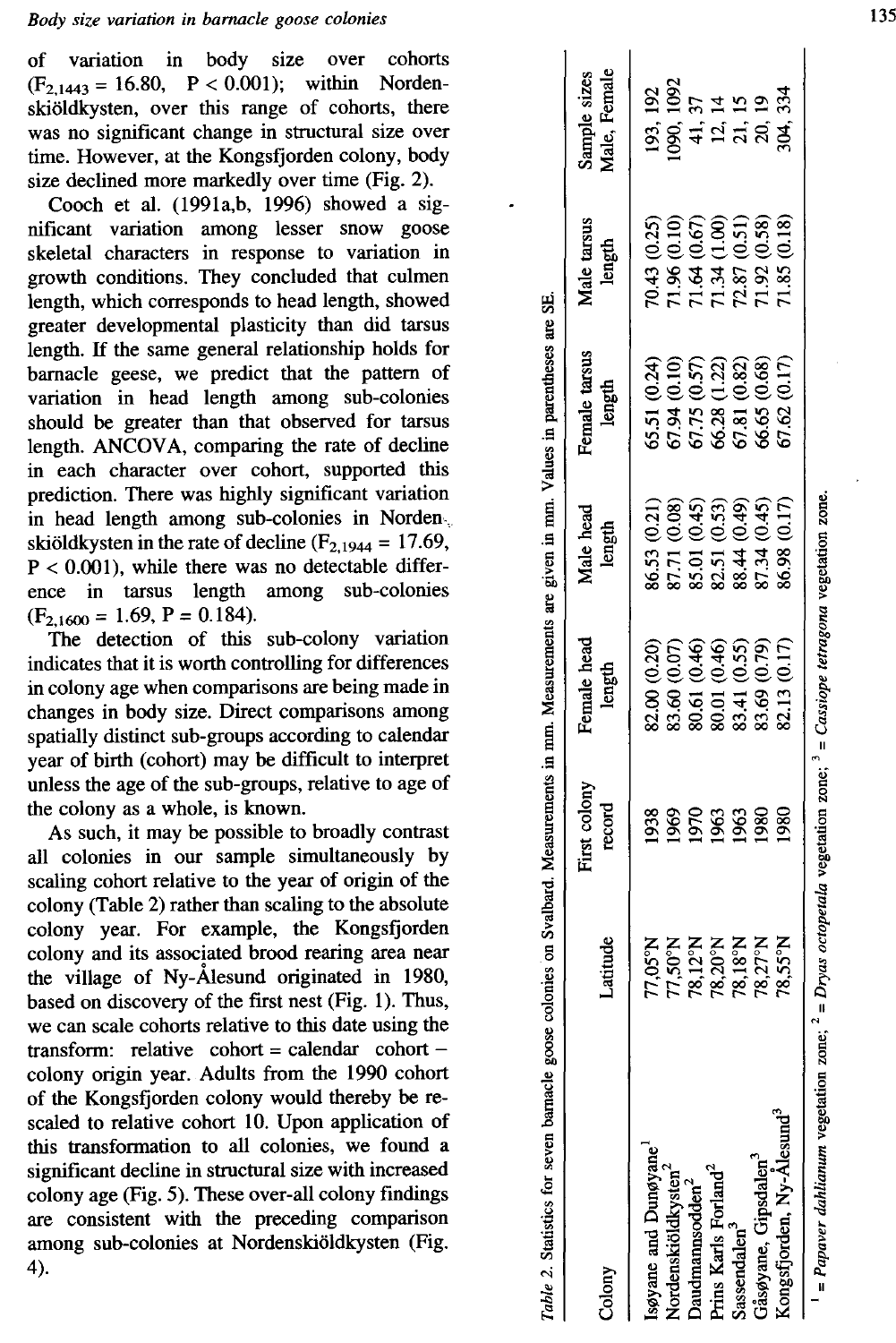

Fig. 4. Variation in A head and B tarsus length for three sub-colonies on Nordenskiöldkysten; males (squares), females (dots). Northern colony (a): Overall difference between the sexes was significant (MANCOVA  $F_{2,650} = 4.48$ ,  $P = 0.0.12$ ) so the data were not pooled. There was a significant linear change with cohort for head length (females: ANCOVA  $F_{1,505} = 41.99$ ,  $P < 0.0.001$ ; males: ANCOVA F<sub>1,490</sub> = 9.98, P = 0.0.002) and for tarsus in females (females: ANCOVA F<sub>1,79</sub> = 11.70, P < 0.0.001; but not in males: ANCOVA  $F_{1,79} = 0.0009$ , P = 0.974). Middle colony (b): Pooling over sexes, no significant linear change in size was detected across cohorts (overall size, MANCOVA  $F_{2,1110} = 1.32$ , P = 0.268; head length, ANCOVA  $F_{2,1111} = 0.59$ , P = 0.441; tarsus ANCOVA  $F_{2,1111} = 0.74$ ,  $P = 0.389$ ). Southern colony (c): Pooling over sexes, no significant linear change in size was detected across cohorts (MANCOVA  $F_{2,411} = 1.11$ , P = 0.329; head length, ANCOVA  $F_{2,412} = 1.75$ , P = 0.187; tarsus ANCOVA  $F_{2,412} = 0.05$ , P > 0.5).

# Discussion

With the increase in the Svalbard barnacle goose population, from 3,200 in 1970 to 23,000 in 1996 (Black 1998a), far more geese have been harvesting the sparse arctic vegetation. Prop et al. (1984) gives evidence from Nordenskiöldkysten that food depletion during the breeding season has a limiting effect on reproduction. When the first geese

through an area take most of the available food, the competition for the remaining food is intensified as the season progresses. Geese arriving at a patch that has already been visited by other geese have fewer items to choose from. In addition, the intake rate on previously grazed plants is much reduced (Prop & Loonen 1988). Plant depletion is greater when goose density increases.

On Nordenskiöldkysten numbers increased from 1,060 in 1975 to 3,146 in 1995 (Fig. 3), an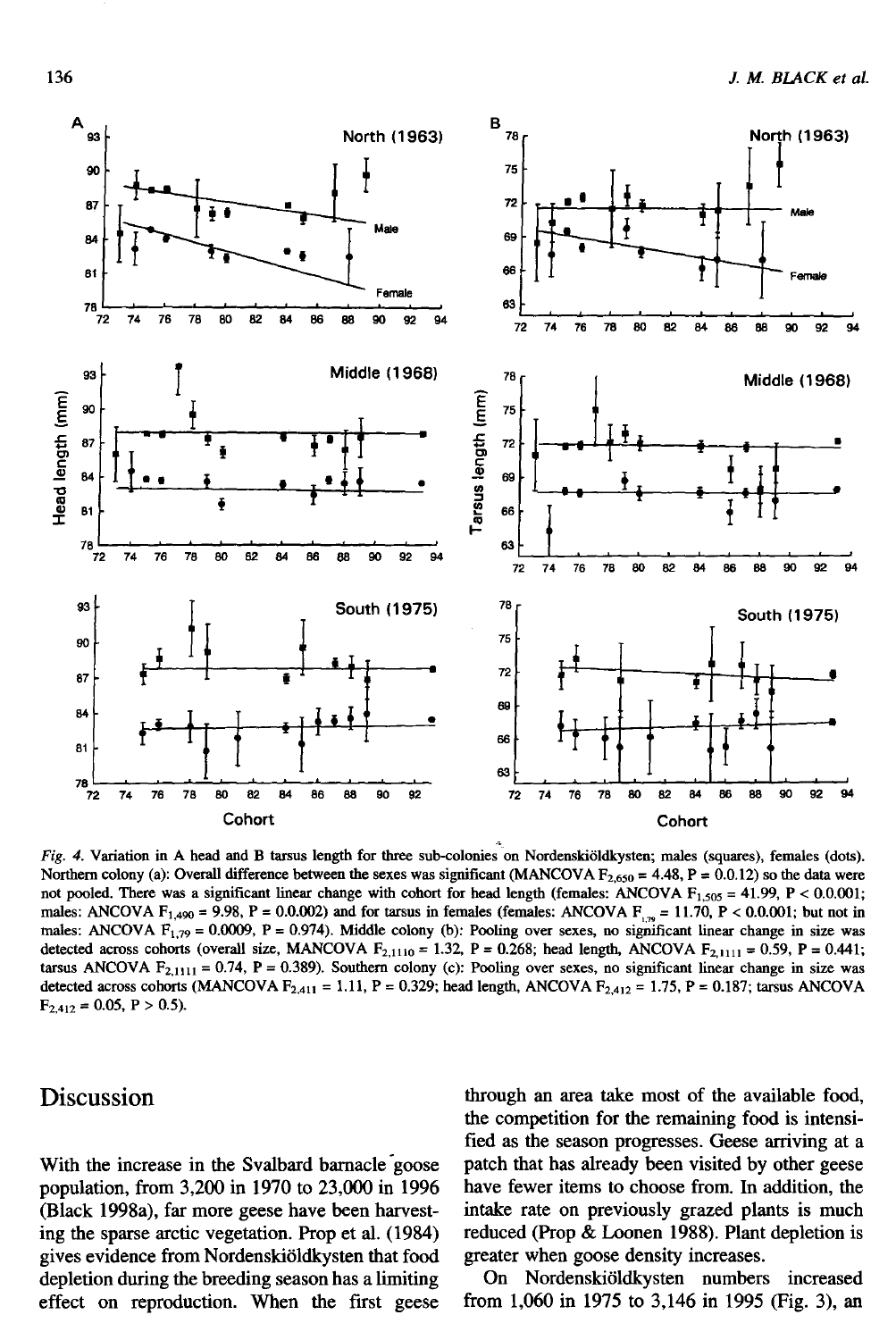

Fig. 5. Body size variation for six colonies of various ages. There was a highly significant decline in body size with colony age (overall MANCOVA  $F_{2,3298} = 41.95$ ,  $P < 0.001$ ); head length declined by about 0.03 mm/yr  $(F_{1,3671} = 29.96$ ,  $P < 0.001$ ), while tarsus declined by about 0.05 mm/yr  $(F<sub>1,3301</sub> = 83.27, P < 0.001)$ . The numbers in parentheses in the legend refer to mean sample size and SD.

increase of 4–5% per annum over the 20-year period in the northern and middle sectors. For the southern sector, numbers increased only 1% per annum. At the more recently colonised Kongsfjorden site, the number of birds increased at a much greater rate, from 135 birds in 1977 to 995 in 1995 (12% per annum) (see Loonen et al. 1998, this volume). The increase corresponds well with the hypothesis that body size reduction is related to

the amount of food available per goose. Whereas body size has decreased substantially at Kongsfjorden, at Nordenskiöldkysten the decline is less steep and reflects numbers within sub-populations.

Body size variation over time and between areas may therefore be related to the relative density of geese that exploit local food resources. In the early years of colony expansion by lesser snow geese at La Pérouse Bay, the population increased by 7-11% per annum, whereas in recent years population growth has declined to  $\langle 1\% \rangle$  per year (Cooke et al. 1995). In that study, vegetation was degraded by overgrazing, and body sizes declined as the population increased towards the habitats' carrying capacity (Cooch et al. 1991b; Cooke et al. 1995). If the same situation is occurring in Svalbard, it would follow that Kongsfjorden is still in rapid expansion, the northern and middle areas of Nordenskiöldkysten are intermediate, and the southern area of Nordenskiöldkysten has already reached saturation. These trends correspond with variation in body size in that the most dramatic changes were seen at Kongsfjorden and north Nordenskiöldkysten, two areas with substantial population growth (Fig. 3). In contrast, body size variation in southern Nordenskiöldkysten is entirely flat (Fig. 4), perhaps because numbers there have not changed in recent years.

Habitat saturation appears to have been reached at the Kongsfjorden colony in 1992, when gosling growth was thereafter substantially reduced (Loonen et al. 1997, 1998, this volume). The correlation between colony age and body size (Fig. 4) may, therefore, reflect the location of colony with respect to the limitation on the vegetation or overpopulation of an area.

It is worth considering why body sizes from middle Nordenskiöldkysten have not declined as much as those from the northern area, even though population growth in these areas has been about the same. Fig. 3 clearly shows that the north colony was at a plateau for a greater number of years than the middle colony. Specifically, from 1985 on, numbers in the north seemed rather stable, and between 25–35% more than the middle area. Perhaps this greater period of 'sustained grazing' pressure explains why body size has declined only in the north.

We favour the habitat saturation hypothesis rather than the alternative—an increasing mortality selection against large adults-because Cooke et al. (1995), after an extensive analysis, reported that adult body size did not influence survival. The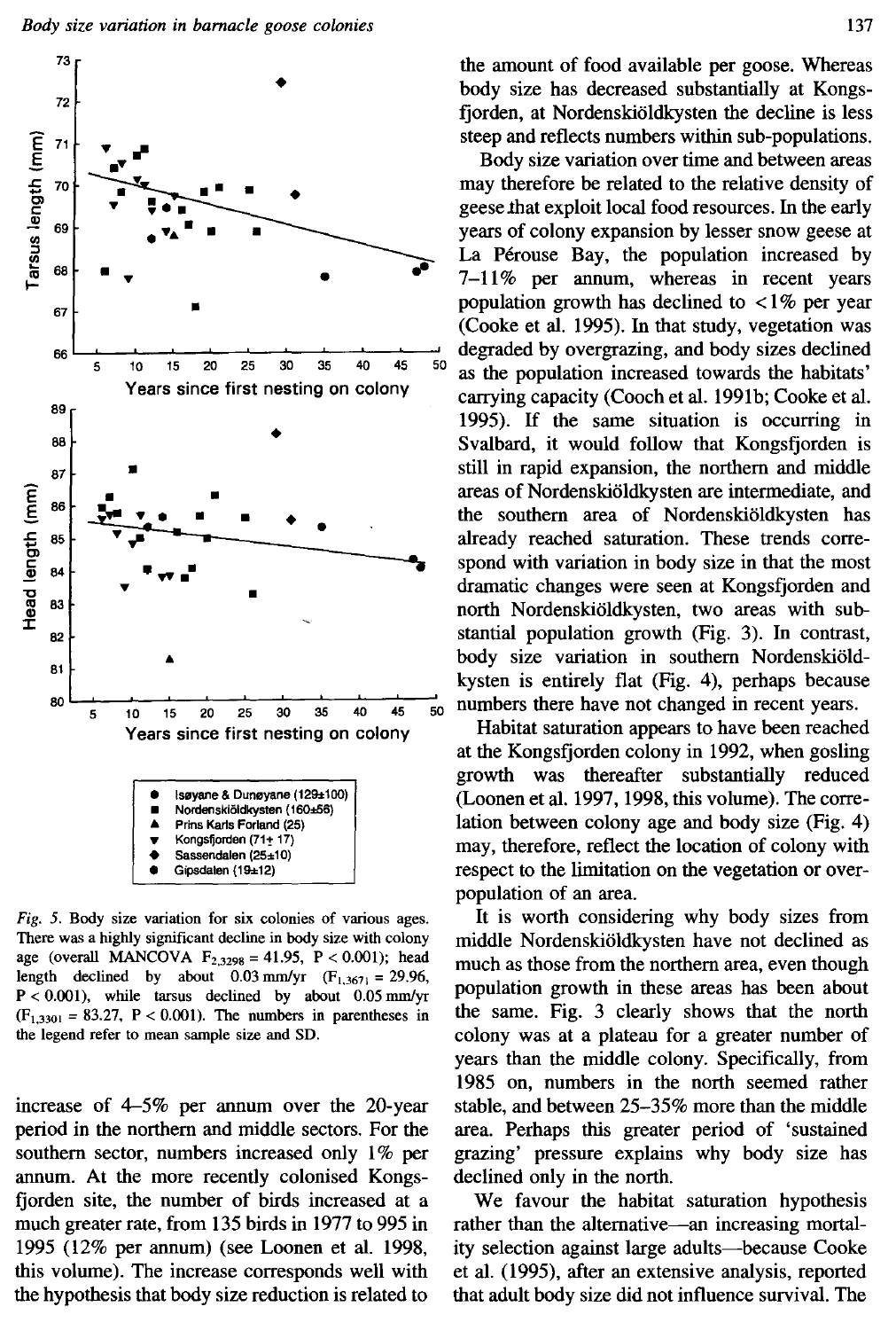type and phenology of the plants are variables that may effect body size differences between colonies and which are related to the timing of the spring thaw (Prop & de Vries 1993). If geographic variation in vegetation phenology influences body size variation, we might expect larger-sized geese in warmer areas and vise versa.

Evidence for the long-term decline in structural size is manifest primarily by a decline in the head (culmen) rather than in the tarsus. Loonen et al. (1997) showed that whereas tarsus is already close to full size on the 35th day, head size has only reached 90% of its full size. Considering that barnacle geese harvest their diet with their bills at rates of more than 200 pecks per min, head size may be more sensitive to environmental conditions. Individuals adjust their peck rate according to the type, height and tenderness of the food. Across goose species, peck rate is closely matched to head (and bill) size; small bills correlate with quicker rates of harvesting (Owen 1980).

A corresponding change has perhaps not been detected in tarsus length because tarsus length sets an upper limit on allowable body size and is thus conserved. If tarsus size, which also controls terrestrial locomotion, becomes too small, the maximum size body that a goose can efficiently move may be smaller. Alternatively, arctic foxes Alopex lagopus may select slower geese with smaller legs. The fox capture-strategy is to dart into and scatter an unsuspecting flock of families and to take the slowest goslings as they attempt to run to the nearest body of water (see for example Prop et al. 1984).

Future investigations should include an assessment of the impact that a reduction in body size may have on population dynamics. Body size is positively correlated with various fitness components in barnacle geese (Larsson & Forslund 1992; Choudhury et al. 1996), black brant (Sedinger et al. 1995), and Canada geese Branta canadensis (Lessells 1982), whereas the evidence for lesser and greater snow geese is less clear (Ankney & MacInnes 1978; Alisauskas & Ankney 1990; Davies et al. 1988; Cooch et al. 1992; Choiniere & Gauthier 1995). Body size itself may influence annual reproductive variables in some species. However, the conditions which lead to reduced adult size will probably affect all species because these conditions impact gosling growth and survival (Cooch et al. 1991a; Owen & Black 1989), for example through increased competition for food or a degraded habitat. The phenomenon of declining structural size may well be ubiquitous among goose populations whose numbers have risen to unprecedented levels. This applies to the Swedish population of barnacle geese (Larsson & Forslund 1991, 1992; Larsson 1993), to lesser snow geese (Cooch et al. 1991 b), and to greater Anser caerulescens snow geese atlantica (Gauthier & Reed pers. comm.).

Examining both males and females separately, Choudhury et al. (1996) found that larger-sized barnacle geese had a higher probability of breeding successfully in any particular year and producing a greater number of offspring than smaller birds. However, in species like geese, whose pair bond members maintain proximity throughout the day and often for life, reproductive success of an individual will be influenced by the investment or actions of the partner (Black & Owen 1995). In barnacle and lesser snow geese, both males and females appear to maximise their breeding performance with similar-sized partners (Choudhury et al. 1996). The larger the sizemismatch between mates, the lower the breeding performance. This suggests that reproductive success of a pair may not only be determined by their qualities as individuals, but also by their degree of compatibility or complementarity. Despite the consequences of this size disparity, barnacle geese choose mates in a random fashion with respect to body size (Choudhury et al. 1992). Hence, any change in population recruitment due to a reduction in body size will be influenced by the body size of both partners (and compatibility in their sizes) which may come from different cohorts with different body sizes.

The decline in availability and quality of vegetation, which drives body size variation in geese, has begun to impact sex ratio in gosling cohorts. More females are surviving since the larger male goslings require more food during early life (Cooch et al. 1996, 1997). Whereas male body size was apparently more sensitive to environmental change in snow geese, it was the female body size in our study that declined proportionately faster than males (Figs. 2 and 4). Perhaps male body size declines more than females only when feeding conditions are dire, as was the case in the lesser snow goose study.

It remains to be seen whether geese of the genus Branta will degrade arctic vegetation to the same degree as has been done by snow geese. Habitat degradation in areas used by snow geese has been caused by the geese feeding on underground plant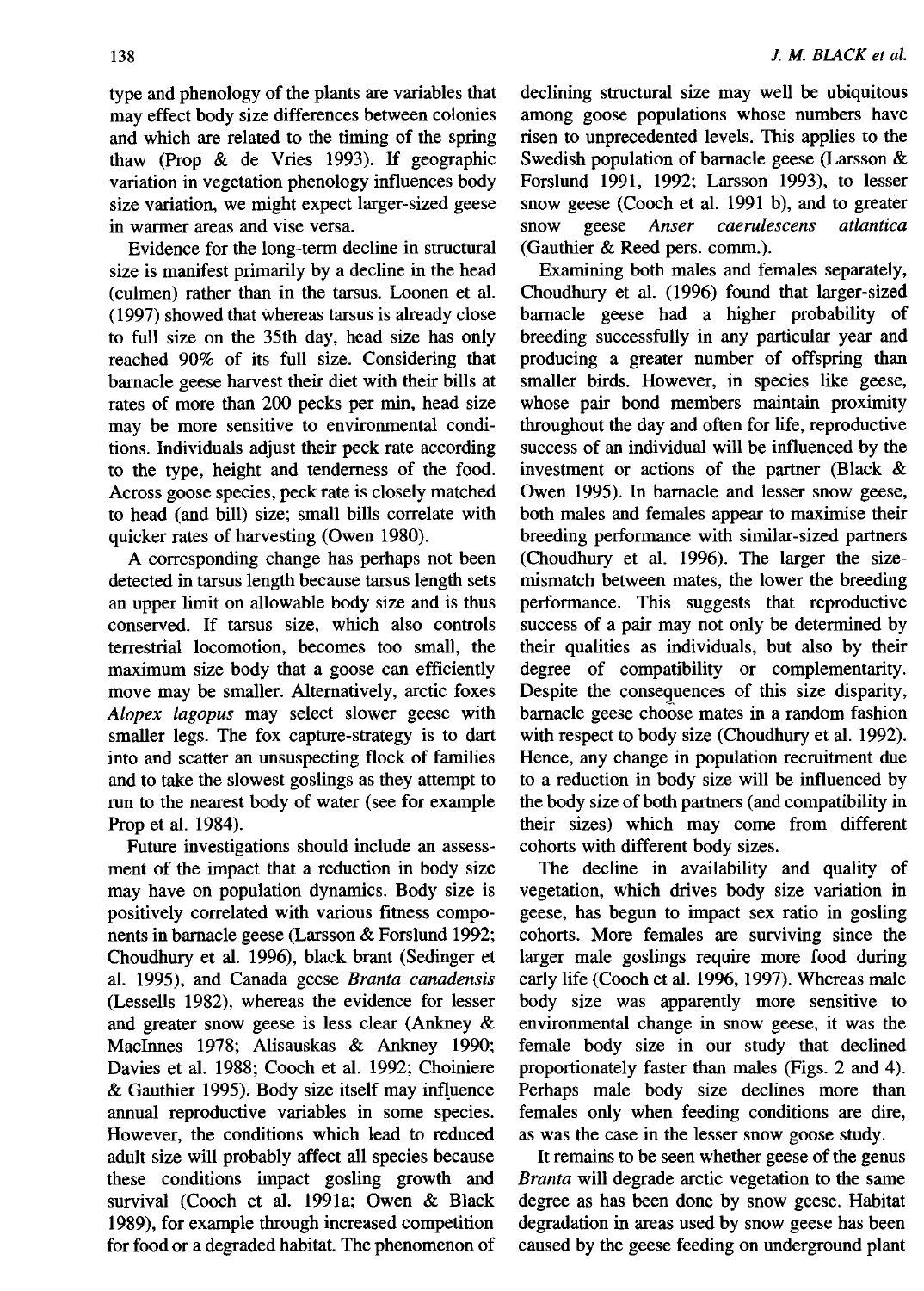### Body size variation in barnacle goose colonies

parts, which kills the plant (Cooke et al. 1995). This behaviour is less common in Branta. Perhaps goose-plant interactions are more stable with Branta; two of four populations that we report had stable body sizes over periods exceeding a decade. Branta species typically graze on aboveground plant parts, a factor that might be expected to bring the population more gradually into balance with habitat carrying capacity. This contrast in *Branta* and *Anser* foraging behaviour might influence our interpretation of population dynamics in the two goose types.

Acknowledgements. - We appreciate the assistance from the WWT-Caerlaverock staff and volunteers, the support from Norwegian Directorate for Nature Management, Regional Commissioner (Fylkesmannen) of Nordland, the Norwegian Polar Institute (Norsk Polarinstitutt) and the Governor (Sysselmannen) of Svalbard. We are particularly thankful for the participation of J. Prop, Carl Mitchell, Dave Patterson and P. Shimmings. We thank K. Larsson and J. Sedinger for the constructive comments.

# References

- Albon, S. D., Guinness, F. E. & Clutton-Brock, T. H. 1987: Early development and population dynamics in red deer. 2. Density-independent effects and cohort variation. J. Anim. Ecol. 56, 69-81.
- Alisauskas, R. T. & Ankney, C. D. 1990. Body size and fecundity in Lesser Snow Geese. Auk 107, 440-443.
- Ankney, C. D. & MacInnes, D. C. 1978: Nutrient reserves and reproductive performance of female lesser snow geese. Auk 95, 459-471.
- Aubin, A. E., Dzubin, A., Dunn, E. H. & MacInnes, C. D. 1993: Effects of summer feeding area on gosling growth in snow geese. Ornis Scand. 24, 255-260.
- Black, J. M. (ed.) 1996: Partnerships in Birds. The study of monogamy. Oxford University Press, Oxford. 420 pp.
- Black, J. M. 1998a: Conservation and management plan for the Svalbard population of Barnacle Geese. Prepared for the Directorate for Nature Management and Scottish Natural Heritage. DN-Rapport 1998/2, 1-111.
- Black, J. M. 1998b: Movement of barnacle geese between colonies in Svalbard and the colonisation process. Pp. 115-127 in Mehlum, F., Black, J. M. & Madsen, J. (eds.): Research on Arctic Geese. Proceedings of the Svalbard Goose Symposium, Oslo, Norway, 23-26 September 1997. Norsk Polarinst. Skr. 200, this volume.
- Black, J. M. & Owen, M. 1995: Reproductive success and assortative pairing in relation to age in barnacle geese. J. Anim. Ecol. 64, 234-244.
- Black, J. M., Deerenberg, C. & Owen, M. 1991: Foraging behaviour and site selection of barnacle geese Branta leucopsis in a traditional and newly colonised spring staging habitat. Ardea 79, 349-358.
- Black, J. M., Choudhury, S. & Owen, M. 1996: Do Barnacle Geese benefit from life-long monogamy? Pp. 91-117 in Black, J. M. (ed.): Partnerships in Birds: the Study of Monogamy. Oxford University Press, Oxford.
- Choiniere, L. & Gauthier, G. 1995: Energetics of reproduction in female and male greater snow geese. Oecol. 103, 379-389.
- Choudhury, S., Black, J. M. & Owen, M. 1992: Do Barnacle Geese pair assortatively? Lessons from a long-term study. Anim. Behav. 44, 171-173.
- Choudhury, S., Black, J. M. & Owen, M. 1996: Body size, fitness and compatibility in Barnacle Geese Branta leucopsis. Ibis 138, 175-184.
- Clutton-Brock, T. H. (ed.) 1988a: Reproductive Success. Chicago University Press, Chicago.
- Clutton-Brock, T. H. 1988b: Reproductive success. Pp. 472-486 in Clutton-Brock, T. H. (ed.): Reproductive success. University of Chicago Press, Chicago.
- Clutton-Brock, T. H., Guinness, F. E. & Albon, S. D. 1982: Red deer: Behaviour and ecology of two sexes. Edinburgh University Press, Edinburgh.
- Cooch, E. G., Lank, D. B., Dzubin, A., Rockwell, R. F. & Cooke, F. 1991a: Body size variation in lesser snow geese: environmental plasticity in gosling growth rates. Ecol. 72, 503-512.
- Cooch, E. G., Lank, D. B., Rockwell, R. F. & Cooke, F. 1991b: Long-term decline in body size in a Snow Goose population: evidence for environmental degradation? J. Anim. Ecol. 60, 483-496.
- Cooch, E. G., Lank, D. B., Rockwell, R. F. & Cooke, F. 1992: Is there a positive relationship between body size and fecundity in Lesser Snow Geese? Auk 109, 667-673.
- Cooch, E. G., Jeffries, R. L., Rockwell, R. F. & Cooke, F. 1993: Environmental change and the cost of philopatry: an example in the lesser snow goose. Oecol. 93, 128-138.
- Cooch, E. G., Lank, D. B. & Cooke, F. 1996: Intraseasonal variation in the development of sexual size dimorphism in a precocial bird—evidence from the lesser snow goose. J. Anim. Ecol. 65, 439-450.
- Cooch, E. G., Lank, D. B., Robertson, R. & Cooke, F. 1997: Effects of parental age and environmental change on offspring sex-ratio in a precocial bird. J. Anim. Ecol. 66, 189-202.
- Cooke, F., MacInnes, C. D. & Prevett, J. P. 1975: Gene flow between breeding populations of the lesser snow goose. Auk 92, 493-510.
- Cooke, F., Rockwell, R. F. & Lank, D. B. 1995: The Snow Geese of La Pérouse Bay: Natural Selection in the Wild. Oxford University Press, Oxford. 297 pp.
- Davies, J. C., Rockwell, R. F. & Cooke, F. 1988. Body-size variation and fitness components in Lesser Snow Geese Chen caerulescens caerulescens. Auk 105, 639-648.
- Dzubin, A. & Cooch, E. G. 1992: Measurements of geese: general field methods. California Waterfowl Association, Sacramento, CA, 20 pp.
- Klein, D. R. 1970: Food selection by North American deer and their response to over-utilisation of preferred plant species. Pp. 25-46 in Watson, A. (ed.): Animal populations in relation to their food resources. Blackwell Scientific Publications, Oxford.
- Larsson, K. 1993. Inheritance of body size in the Barnacle Goose under different environmental conditions. J. Evol. Biol. 6, 195-208.